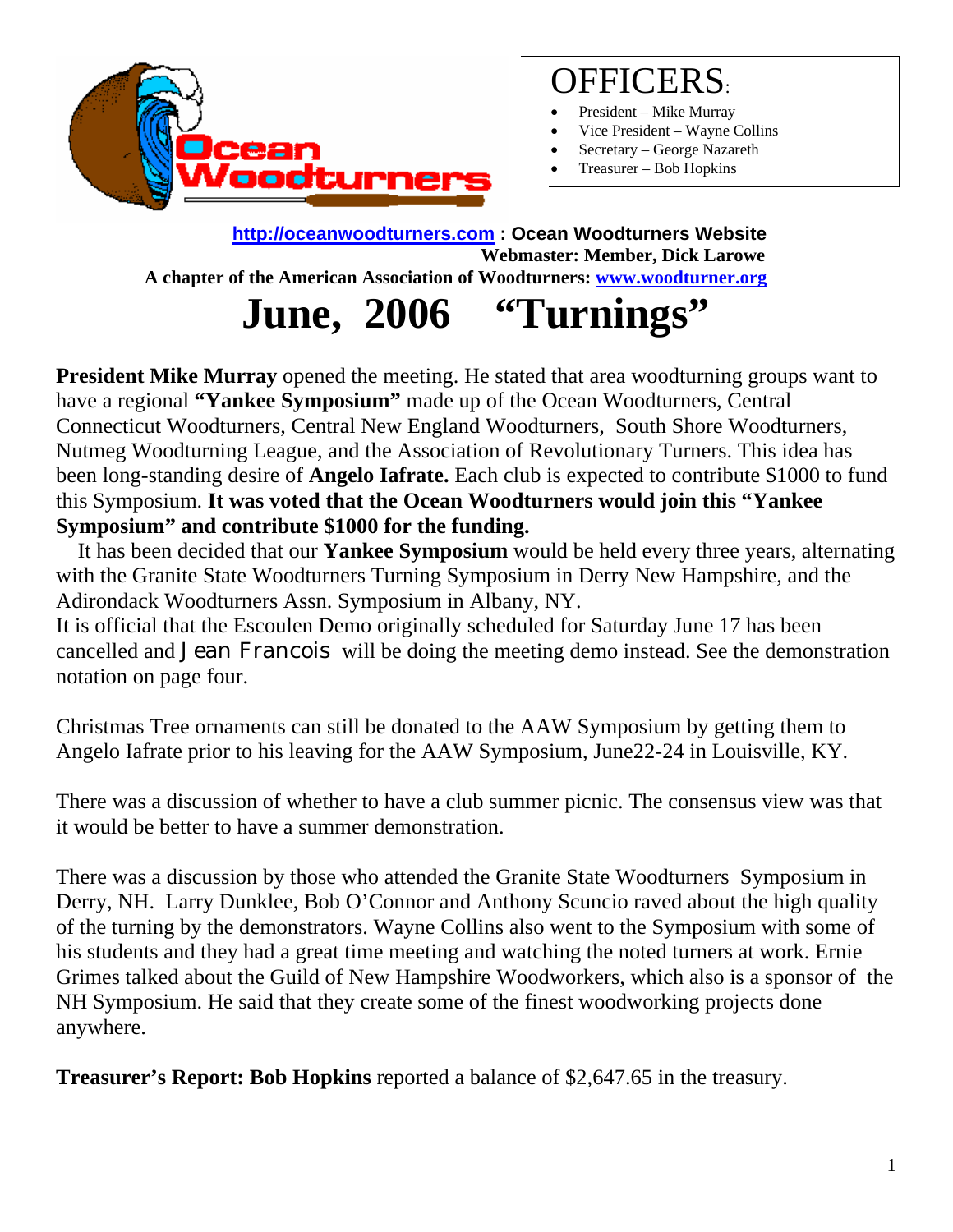Bill Smith E-mailed me information about the **Beth Ireland Demonstration** held at the Tiverton middle School on Saturday May 20<sup>th</sup>. Beth is a world class turner who presented a full day of activities for Wayne Collins' students. Club members Donna Parillo, Henry Allsworth, Anthony Scuncio, Ken Dubay, Peter Silvestre, Greg Marshall, Bill Mershon, Bob O'Connor, Ernie Grimes, Rick Sousa, Tom Powell, Rich Lemieux, John Chakuroff, Tom Marshall, Chris Horn, Larry Dunklee and Bill Smith were on hand to help the students. There was a club member available to mentor almost every student. We should be very proud of our club's participation. In the morning session, Beth showed students how to turn a pen. After an all-youcan-eat lunch, Beth had students make a turning tool from an Allen wrench. They then each mounted the tool in a handle and used it to create a hollow Christmas ornament. A great time was had by all.

An auction was held for a large round burl donated by Ken Dubay. Larry Dunklee made the highest bid (\$75) and took the large burl home. Two pieces of Pussy Willow that was 50 years old was raffled off. It will be interesting to see what the winners will make from this unusual wood for turning.

#### **Demonstration**

Long-time member, John Chakuroff, demonstrated the turning of a wedding goblet with two captive rings. John has been turning these goblets to sell for years. This goblet was his 214<sup>th</sup>. John uses very few turning tools. Many he makes himself from old files, but his most effective ones are variations produced by his own grinding of parting tools. John did not fully complete the goblet in the allotted time, so he will finish it at home and bring it next month to be auctioned off.



John Chakuroff turning a wedding goblet with 2 captive rings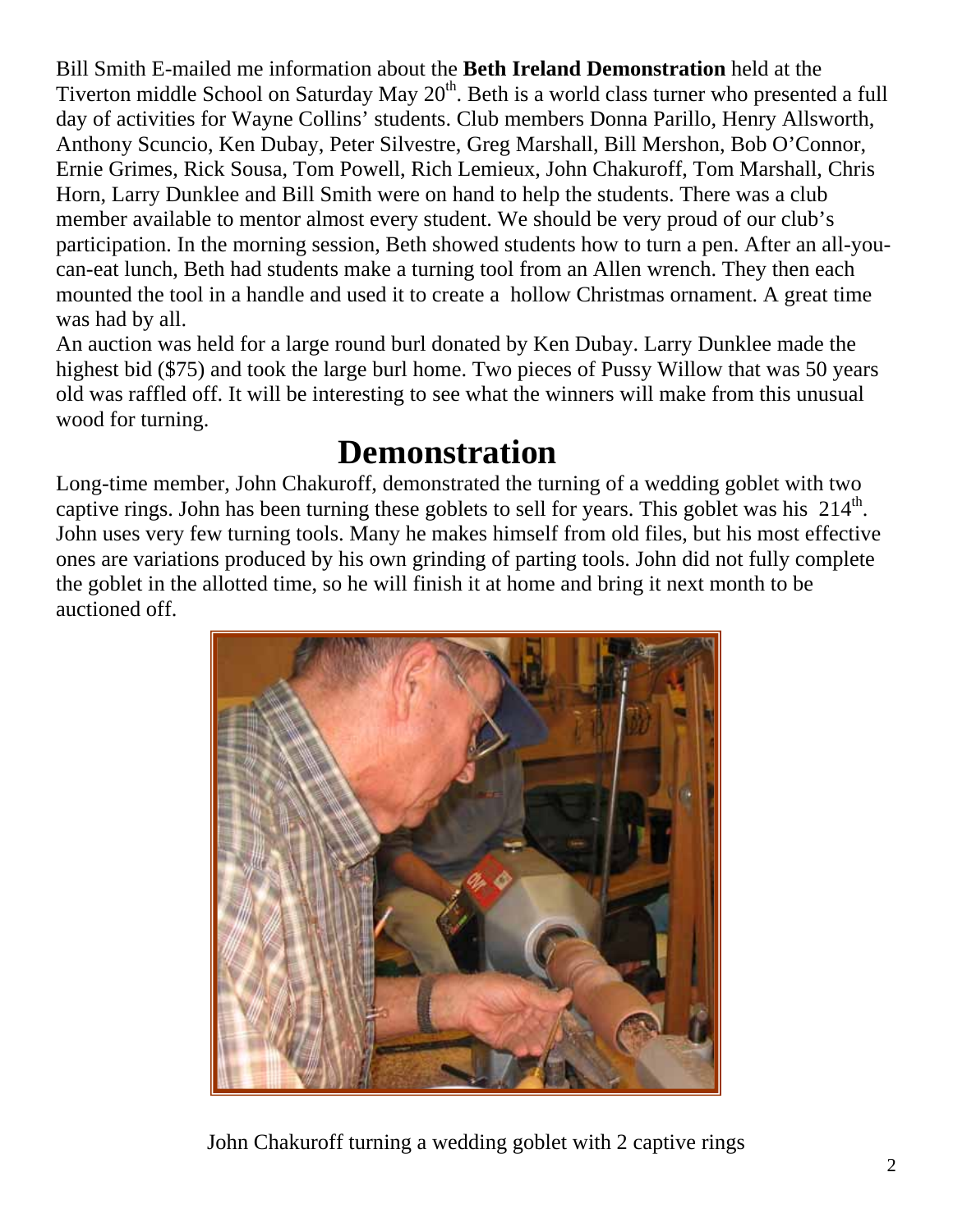#### **Show and Tell**



Starting from the left John Chakuroff: a Mahogany Bowl w/ ears and a fancy gavel Bob O'Connor: a Small Locust Bowl (in front) and a Box Elder natural-edged bowl Bob O'Connor: a Cherry natural-edged Bowl and a Cherry goblet (In rear) Anthony Scuncio: a small Walnut Bowl (in front) Greg Marshall: a pool Stick, an Oak Burl natural top Bowl and a tulip carving Larry Dunklee: a Cherry Bowl and a natural-edged Bowl and a small cherry tray Emilio Iannuccillo: a Bud Vase (in front on right) Angelo Iafrate: a large nat.-edged Bowl (far right) bought and finish applied by Bill Smith



Mahogany Bowl



John Chakuroff holding his **Rick Sousa's beautiful Layered bowls**